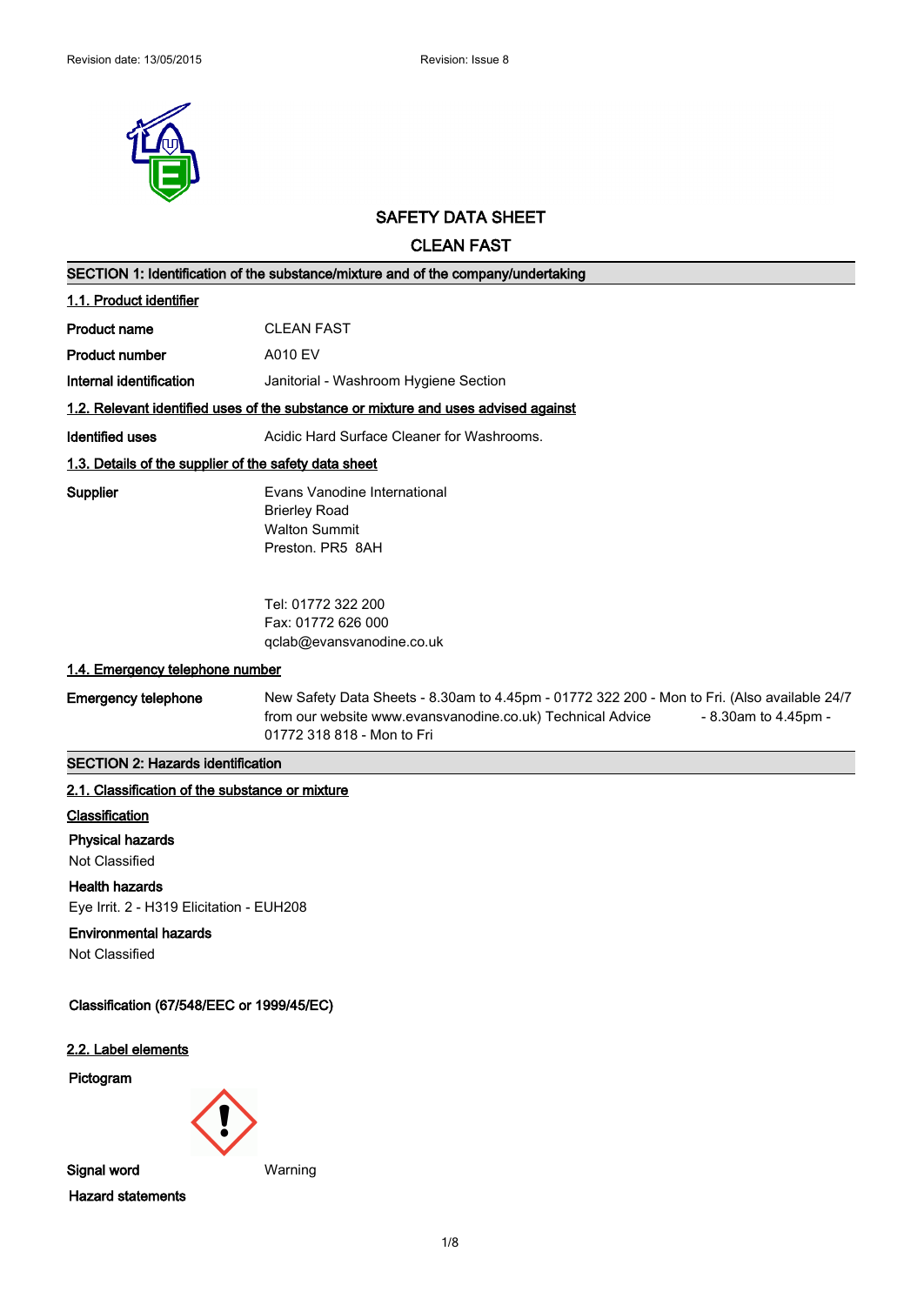EUH208 Contains LIMONENE. May produce an allergic reaction.

H319 Causes serious eye irritation.

# **Precautionary statements**

| P102 Keep out of reach of children.                                                                                                                |
|----------------------------------------------------------------------------------------------------------------------------------------------------|
| P280 Wear eye protection.                                                                                                                          |
| P301 IF SWALLOWED:                                                                                                                                 |
| P313 Get medical advice/attention.                                                                                                                 |
| P305+P351+P338 IF IN EYES: Rinse cautiously with water for several minutes. Remove<br>contact lenses, if present and easy to do. Continue rinsing. |
| P337+P313 If eye irritation persists: Get medical advice/attention.                                                                                |
| P501 Dispose of contents/container in accordance with local regulations.                                                                           |
| ALCOUOL (CO C11) ETUOVVI ATE (GEO)                                                                                                                 |

**Contains** ALCOHOL (C9-C11) ETHOXYLATE (6EO)

## **2.3. Other hazards**

This product does not contain any substances classified as PBT or vPvB.

# **SECTION 3: Composition/information on ingredients**

## **3.2. Mixtures**

| <b>CITRIC ACID</b>                                 |                                           | $3 - 5%$   |
|----------------------------------------------------|-------------------------------------------|------------|
| <b>CAS number: 77-92-9 EC number: 201-069-1</b>    |                                           |            |
| Classification                                     | Classification (67/548/EEC or 1999/45/EC) |            |
| Eye Irrit. 2 - H319                                | Xi;R36/38.                                |            |
| ALCOHOL (C9-C11) ETHOXYLATE (6EO)                  |                                           | $1 - 3%$   |
| <b>CAS number: 68439-45-2 EC number: -</b>         |                                           |            |
| Classification                                     | Classification (67/548/EEC or 1999/45/EC) |            |
| Acute Tox. 4 - H302                                | Xn;R22. Xi;R41.                           |            |
| Eye Dam. 1 - H318                                  |                                           |            |
| 1-METHOXY-2-PROPANOL                               |                                           | $1 - 3%$   |
| <b>CAS number: 107-98-2 EC number: 203-539-1</b>   |                                           |            |
| Classification                                     | Classification (67/548/EEC or 1999/45/EC) |            |
| Flam. Liq. 3 - H226                                | R <sub>10</sub>                           |            |
| STOT SE 3 - H336                                   |                                           |            |
| ALKYL DIMETHYL BENZYL AMMONIUM CHLORIDE            |                                           | $0.1 - 1%$ |
| <b>CAS number: 68424-85-1 EC number: 270-325-2</b> |                                           |            |
| M factor (Acute) = $1$                             |                                           |            |
| Classification                                     | Classification (67/548/EEC or 1999/45/EC) |            |
| Acute Tox. 4 - H302                                | Xn;R21/22. C;R34. N;R50.                  |            |
| <b>Acute Tox. 4 - H312</b>                         |                                           |            |
| Skin Corr. 1B - H314                               |                                           |            |
| Eye Dam. 1 - H318                                  |                                           |            |
| Aquatic Acute 1 - H400                             |                                           |            |
|                                                    |                                           |            |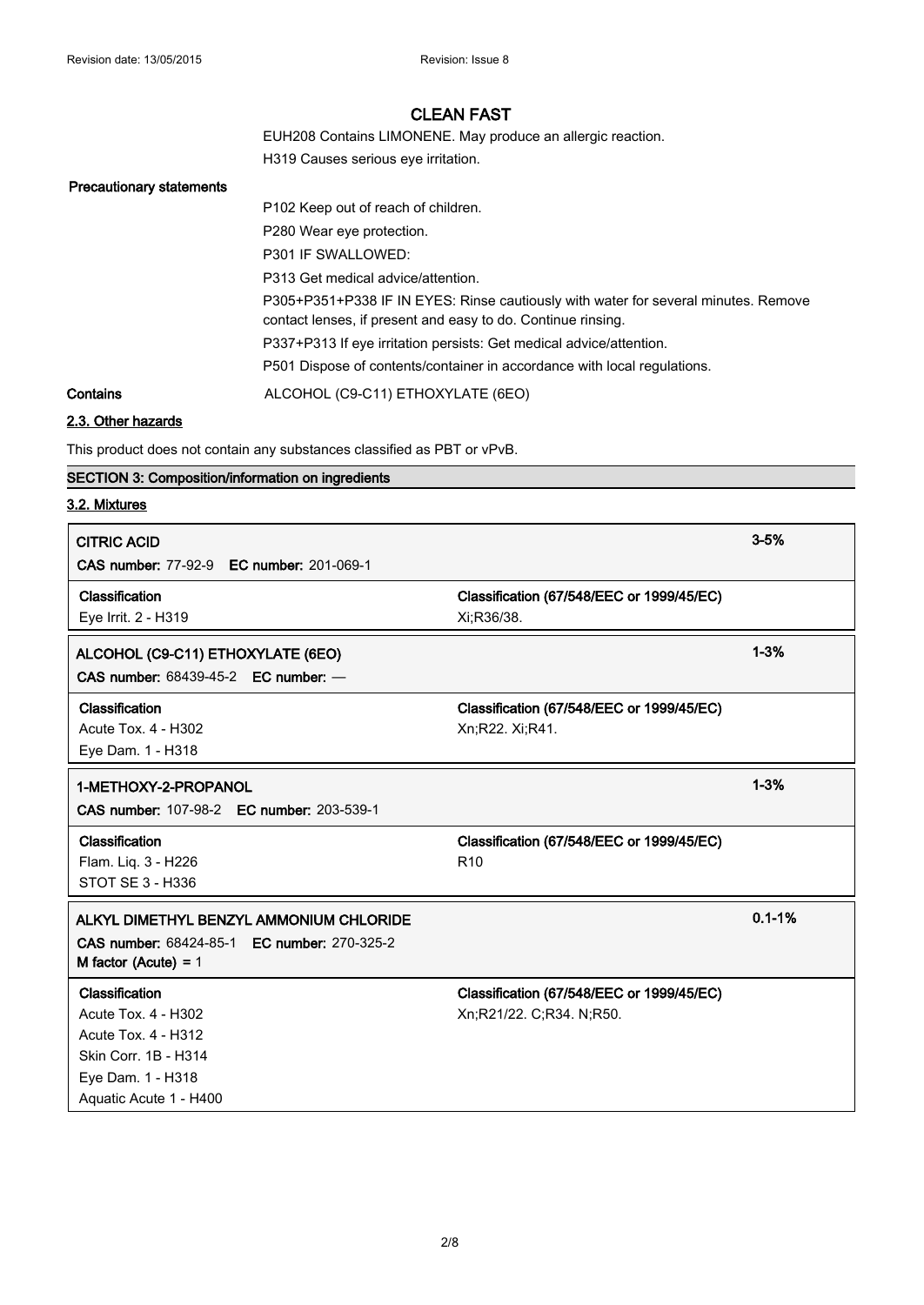| <b>LIMONENE</b>                                                                                     |                                           | $0.1 - 1%$ |
|-----------------------------------------------------------------------------------------------------|-------------------------------------------|------------|
| CAS number: 5989-27-5  EC number: 227-813-5<br>M factor (Chronic) = $1$                             |                                           |            |
| Classification                                                                                      | Classification (67/548/EEC or 1999/45/EC) |            |
| Flam. Lig. 3 - H226                                                                                 | Xn;R65. Xi;R38. N;R50/53. R10,R43.        |            |
| Skin Irrit. 2 - H315                                                                                |                                           |            |
| Skin Sens. 1 - H317                                                                                 |                                           |            |
| Asp. Tox. 1 - H304                                                                                  |                                           |            |
| Aquatic Chronic 1 - H410                                                                            |                                           |            |
| 2,2'-OXYBISETHANOL                                                                                  |                                           | $0.1 - 1%$ |
| CAS number: 111-46-6 EC number: 203-872-2                                                           |                                           |            |
| Classification                                                                                      | Classification (67/548/EEC or 1999/45/EC) |            |
| Acute Tox. 4 - H302                                                                                 | Xn; R22                                   |            |
| 1,3 PROPANEDIAMINE, C10-16 ALKYL DERIVATIVES, REACTION PRODUCT WITH 2-CHLORO<br><b>ACETIC ACIDS</b> |                                           | $0.1 - 1%$ |
| <b>CAS number: 139734-65-9 EC number: -</b><br>M factor (Acute) = $1$                               |                                           |            |
| Classification                                                                                      | Classification (67/548/EEC or 1999/45/EC) |            |
| <b>Acute Tox. 4 - H302</b>                                                                          | Xn;R22. C;R34. N;R50.                     |            |
| Skin Corr. 1B - H314                                                                                |                                           |            |
| Eye Dam. 1 - H318                                                                                   |                                           |            |
| Aquatic Acute 1 - H400                                                                              |                                           |            |
| The Full Text for all R-Phrases and Hazard Statements are Displayed in Section 16.                  |                                           |            |
| <b>SECTION 4: First aid measures</b>                                                                |                                           |            |

#### **4.1. Description of first aid measures**

#### **Inhalation**

Unlikely route of exposure as the product does not contain volatile substances. If spray/mist has been inhaled, proceed as follows. Move affected person to fresh air and keep warm and at rest in a position comfortable for breathing.

#### **Ingestion**

Do not induce vomiting. Give plenty of water to drink. Get medical attention if any discomfort continues.

#### **Skin contact**

Wash with plenty of water.

#### **Eye contact**

Rinse immediately with plenty of water. Remove any contact lenses and open eyelids wide apart. Continue to rinse for at least 15 minutes. Get medical attention if any discomfort continues.

## **4.2. Most important symptoms and effects, both acute and delayed**

## **General information**

The severity of the symptoms described will vary dependent on the concentration and the length of exposure.

#### **Inhalation**

No specific symptoms known.

#### **Ingestion**

No specific symptoms known. But - May cause discomfort if swallowed.

#### **Skin contact**

No specific symptoms known. But prolonged or excessively repeated skin contact could lead to removal of natural oils from skin.

#### **Eye contact**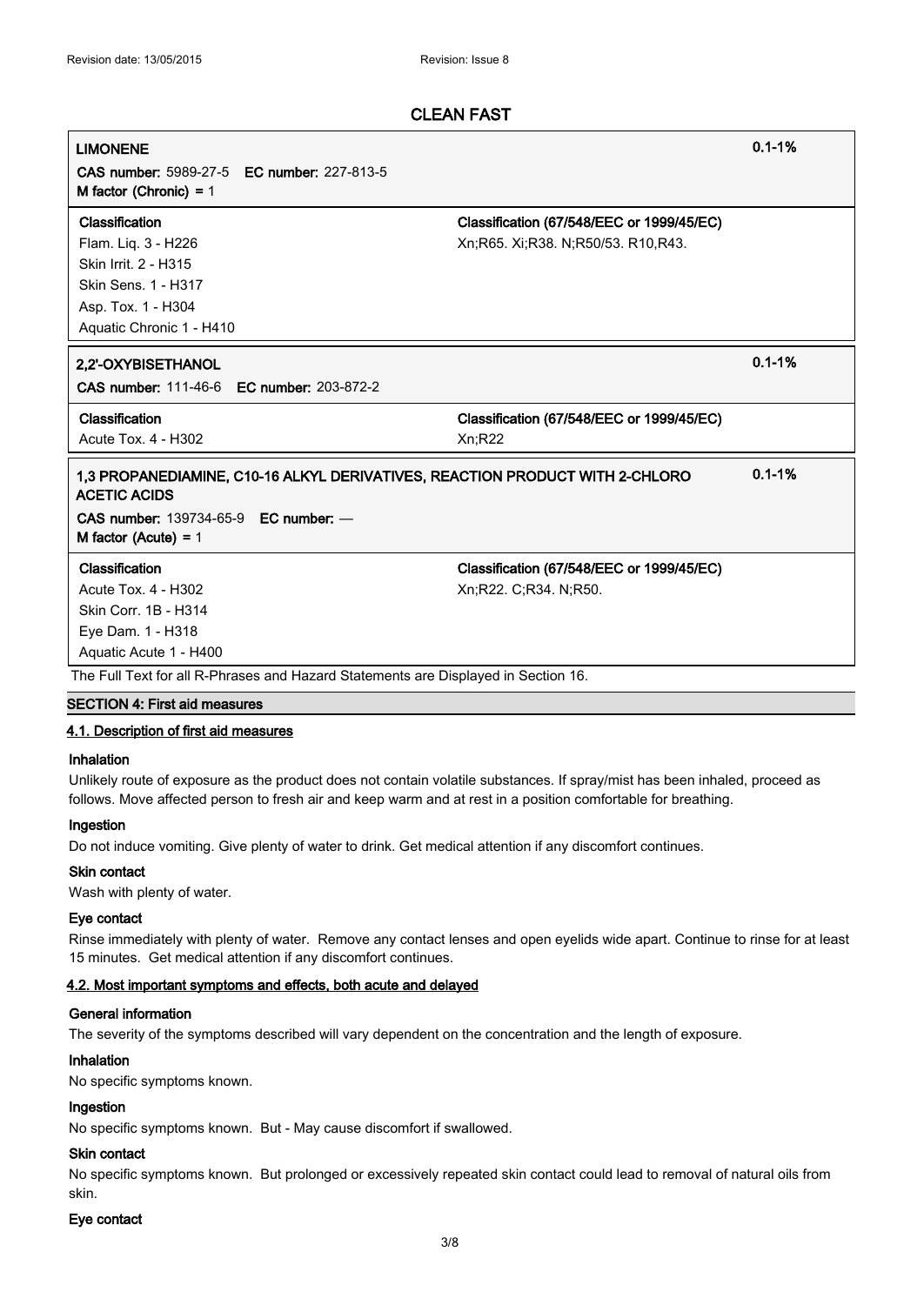May cause temporary eye irritation. Prolonged contact may cause redness and/or tearing.

## **4.3. Indication of any immediate medical attention and special treatment needed**

#### **Notes for the doctor**

Treat symptomatically.

#### **SECTION 5: Firefighting measures**

## **5.1. Extinguishing media**

## **Suitable extinguishing media**

The product is not flammable. Use fire-extinguishing media suitable for the surrounding fire.

## **5.2. Special hazards arising from the substance or mixture**

#### **Specific hazards**

Thermal decomposition or combustion products may include the following substances: Irritating gases or vapours.

#### **5.3. Advice for firefighters**

#### **Special protective equipment for firefighters**

Wear positive-pressure self-contained breathing apparatus (SCBA) and appropriate protective clothing.

## **SECTION 6: Accidental release measures**

#### **6.1. Personal precautions, protective equipment and emergency procedures**

#### **Personal precautions**

Wear eye and face protection. For personal protection, see Section 8.

#### **6.2. Environmental precautions**

#### **Environmental precautions**

Spillages or uncontrolled discharges into watercourses must be reported immediately to the Environmental Agency or other appropriate regulatory body.

#### **6.3. Methods and material for containment and cleaning up**

#### **Methods for cleaning up**

Small Spillages: Flush away spillage with plenty of water. Large Spillages: Contain and absorb spillage with sand, earth or other non-combustible material. Collect and place in suitable waste disposal containers and seal securely.

## **6.4. Reference to other sections**

#### **Reference to other sections**

For personal protection, see Section 8.

### **SECTION 7: Handling and storage**

## **7.1. Precautions for safe handling**

## **Usage precautions**

Wear eye protection.

#### **7.2. Conditions for safe storage, including any incompatibilities**

#### **Storage precautions**

Keep only in the original container in a cool, well-ventilated place. Store away from the following materials: Oxidising materials.

### **7.3. Specific end use(s)**

#### **Specific end use(s)**

The identified uses for this product are detailed in Section 1.2.

#### **Usage description**

See Product Information Sheet & Label for detailed use of this product.

#### **SECTION 8: Exposure Controls/personal protection**

## **8.1. Control parameters**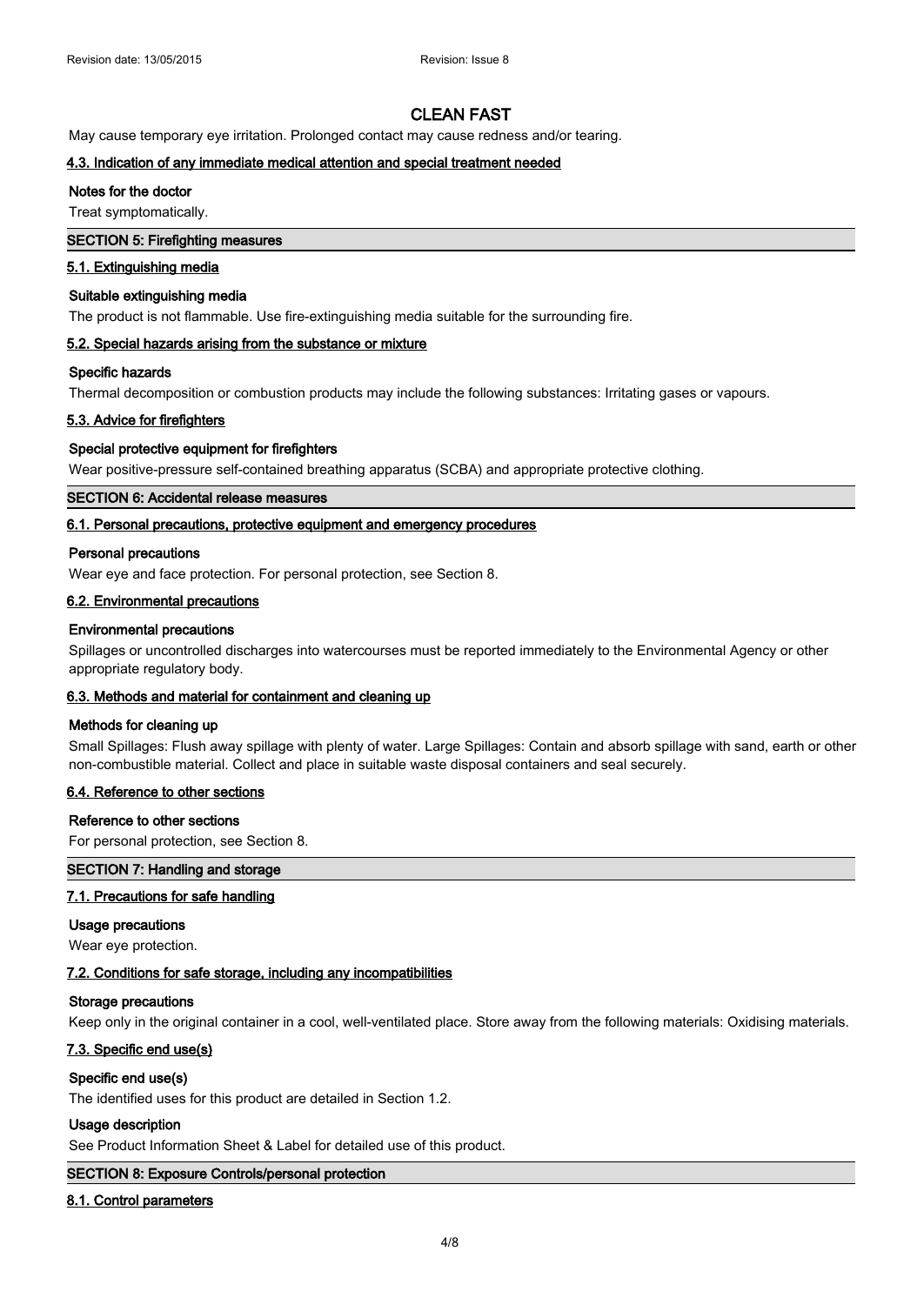## **Occupational exposure limits**

# **1-METHOXY-2-PROPANOL**

Long-term exposure limit (8-hour TWA): WEL 100 ppm 375 mg/m3 Short-term exposure limit (15-minute): WEL 150 ppm 560 mg/m3 Sk

## **2,2'-OXYBISETHANOL**

Long-term exposure limit (8-hour TWA): WEL 23 ppm 101 mg/m3 Short-term exposure limit (15-minute): WEL

WEL = Workplace Exposure Limit

Sk = Can be absorbed through the skin.

## **8.2. Exposure controls**

#### **Protective equipment**



## **Appropriate engineering controls**

Not relevant.

**Eye/face protection**

Wear eye protection.

## **Hand protection**

No specific hand protection noted, but protection for the skin is advisable to prevent removal of natural oils from skin.

## **Other skin and body protection**

None required.

#### **Respiratory protection**

Respiratory protection not required.

## **SECTION 9: Physical and Chemical Properties**

## **9.1. Information on basic physical and chemical properties**

## **Appearance**

Liquid.

#### **Colour**

Clear. Colourless.

## **Odour**

Citrus.

## **pH**

pH (concentrated solution): 2.30

## **Melting point**

-1°C

**Initial boiling point and range** 101°C @ 760 mm Hg

# **Flash point**

Boils without flashing.

# **Relative density**

1.017 @ 20°C

# **Solubility(ies)**

Soluble in water.

## **9.2. Other information**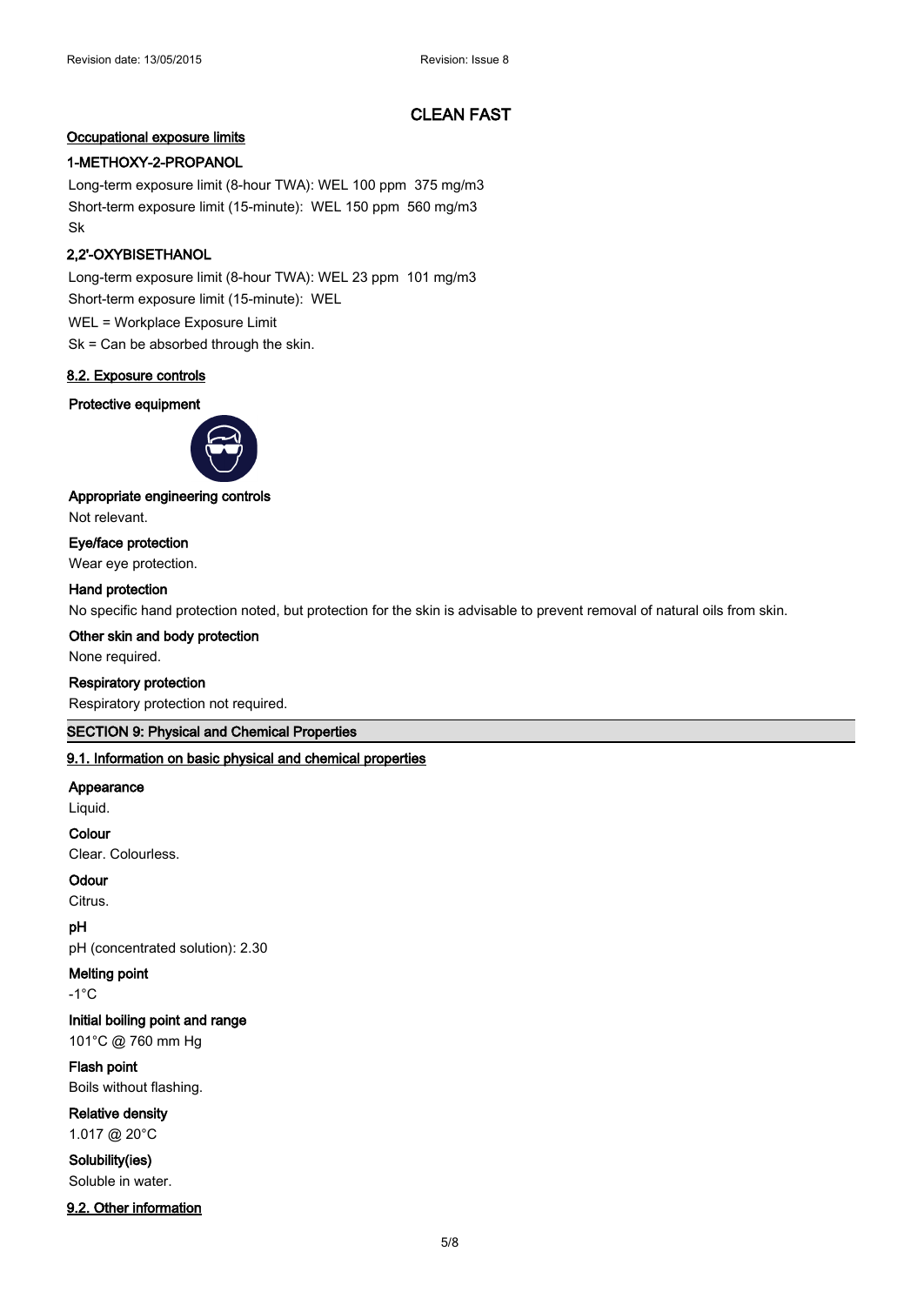## **Other information**

None.

## **SECTION 10: Stability and reactivity**

### **10.1. Reactivity**

There are no known reactivity hazards associated with this product.

## **10.2. Chemical stability**

### **Stability**

No particular stability concerns.

## **10.3. Possibility of hazardous reactions**

See sections 10.1,10.4 & 10.5

## **10.4. Conditions to avoid**

There are no known conditions that are likely to result in a hazardous situation.

## **10.5. Incompatible materials**

#### **Materials to avoid**

No specific material or group of materials is likely to react with the product to produce a hazardous situation.

## **10.6. Hazardous decomposition products**

No known hazardous decomposition products.

#### **SECTION 11: Toxicological information**

## **11.1. Information on toxicological effects**

## **Toxicological effects**

We have not carried out any animal testing for this product. Any ATE figures quoted below are from Toxicity Classifications that have been carried out using ATE (Acute Toxicity Estimate) Calculation Method using LD50 or ATE figures provided by the Raw Material Manufacturer.

#### **Other health effects**

Low oral toxicity, but ingestion may cause irritation of the gastro-intestinal tract.

## **Acute toxicity - oral**

## **Notes (oral LD50)**

Based on available data the classification criteria are not met.

#### **ATE oral (mg/kg)**

10,203.38983051

### **SECTION 12: Ecological Information**

#### **Ecotoxicity**

Not regarded as dangerous for the environment.

#### **12.1. Toxicity**

We have not carried out any Aquatic testing, therefore we have no Aquatic Toxicity Data specifically for this product. The Aquatic Toxicity Data, where provided by the raw material manufacturer for ingredients with aquatic toxicity, can be made available on request.

#### **12.2. Persistence and degradability**

#### **Persistence and degradability**

The surfactant(s) contained in this product complies(comply) with the biodegradability criteria as laid down in Regulation (EC) No. 648/2004 on detergents. Data to support this assertion are held at the disposal of the competent authorities of the Member States and will be made available to them at their direct request, or at the request of a detergent manufacturer.

## **12.3. Bioaccumulative potential**

The product does not contain any substances expected to be bioaccumulating.

#### **12.4. Mobility in soil**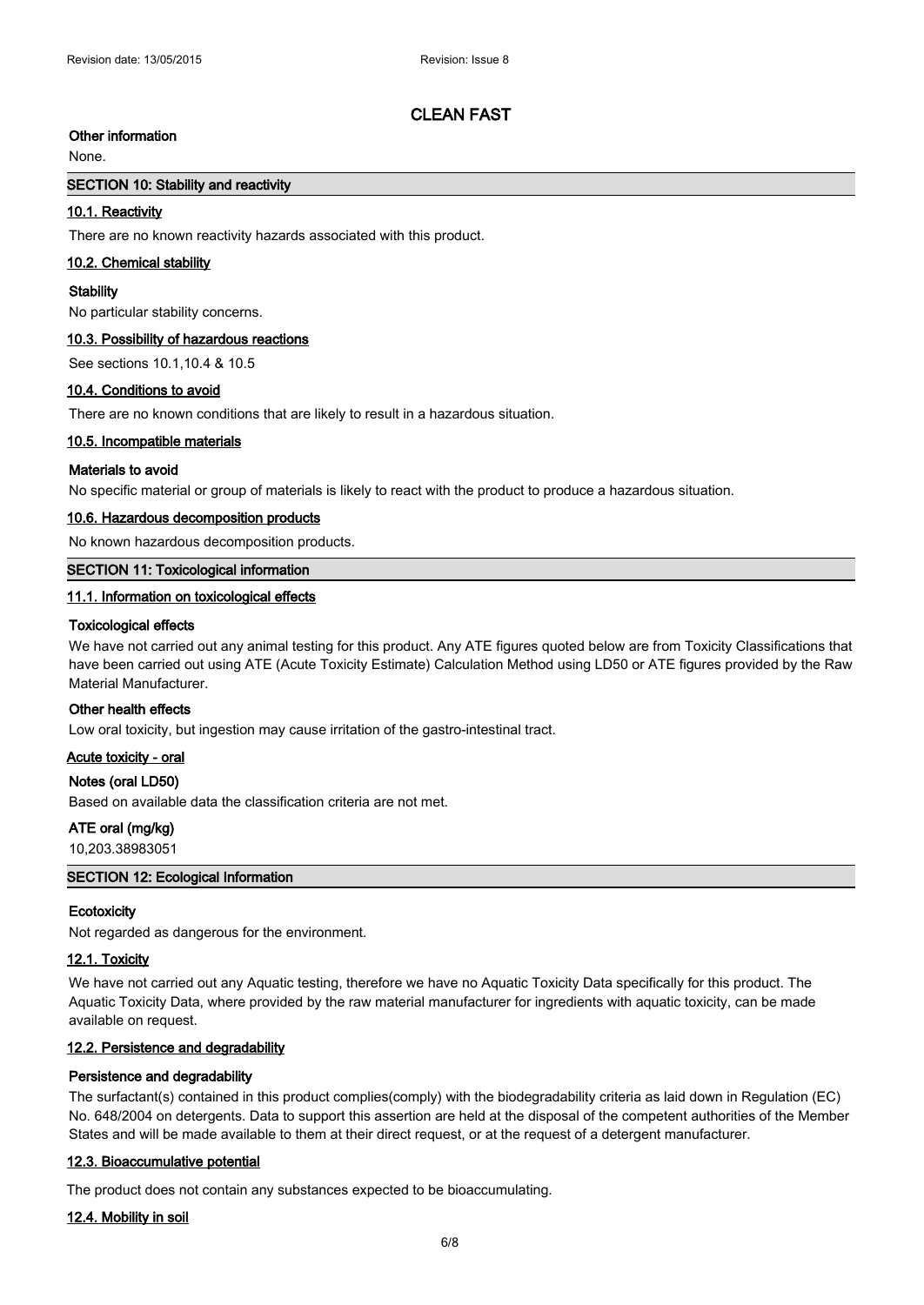## **Mobility**

Not known.

## **12.5. Results of PBT and vPvB assessment**

This product does not contain any substances classified as PBT or vPvB.

## **12.6. Other adverse effects**

Not known.

# **SECTION 13: Disposal considerations**

## **13.1. Waste treatment methods**

#### **Disposal methods**

Discharge used solutions to drain. Small amounts (less than 5 Litres) of unwanted product may be flushed with water to sewer. Larger volumes must be sent for disposal by approved waste contractor. Rinse out empty container with water and consign to normal waste.

| <b>SECTION 14: Transport information</b>         |                                                                               |  |
|--------------------------------------------------|-------------------------------------------------------------------------------|--|
| General                                          | Not classified for Transport.                                                 |  |
| 14.1. UN number                                  |                                                                               |  |
| UN No. (ICAO)                                    |                                                                               |  |
| 14.2. UN proper shipping name                    |                                                                               |  |
| 14.3. Transport hazard class(es)                 |                                                                               |  |
| <b>ADR/RID label</b>                             |                                                                               |  |
| <b>ICAO class/division</b>                       |                                                                               |  |
| ICAO subsidiary risk                             |                                                                               |  |
| 14.4. Packing group                              |                                                                               |  |
| <b>ADR/RID packing group</b>                     |                                                                               |  |
| ICAO packing group                               |                                                                               |  |
| 14.5. Environmental hazards                      |                                                                               |  |
| 14.6. Special precautions for user               |                                                                               |  |
| EmS                                              |                                                                               |  |
| <b>Emergency Action Code</b>                     |                                                                               |  |
| <b>Hazard Identification Number</b><br>(ADR/RID) |                                                                               |  |
|                                                  | 14.7. Transport in bulk according to Annex II of MARPOL73/78 and the IBC Code |  |
|                                                  |                                                                               |  |

## **SECTION 15: Regulatory information**

## **15.1. Safety, health and environmental regulations/legislation specific for the substance or mixture**

#### **EU legislation**

Safety Data Sheet prepared in accordance with REACH Commission Regulation (EU) No 453/2010 (which amends Regulation (EC) No 1907/2006). The product is as classified under GHS/CLP- Regulation (EC) No 1272/2008 classification, labelling & packaging of substances & mixtures. Ingredients are listed with classification under both CHIP - Directive 67/548/EEC classification, packaging & labelling of dangerous substances & GHS/CLP- Regulation (EC) No 1272/2008 classification, labelling & packaging of substances & mixtures.

## **Guidance**

Workplace Exposure Limits EH40.

#### **15.2. Chemical safety assessment**

No chemical safety assessment has been carried out as not applicable as this product is a mixture.